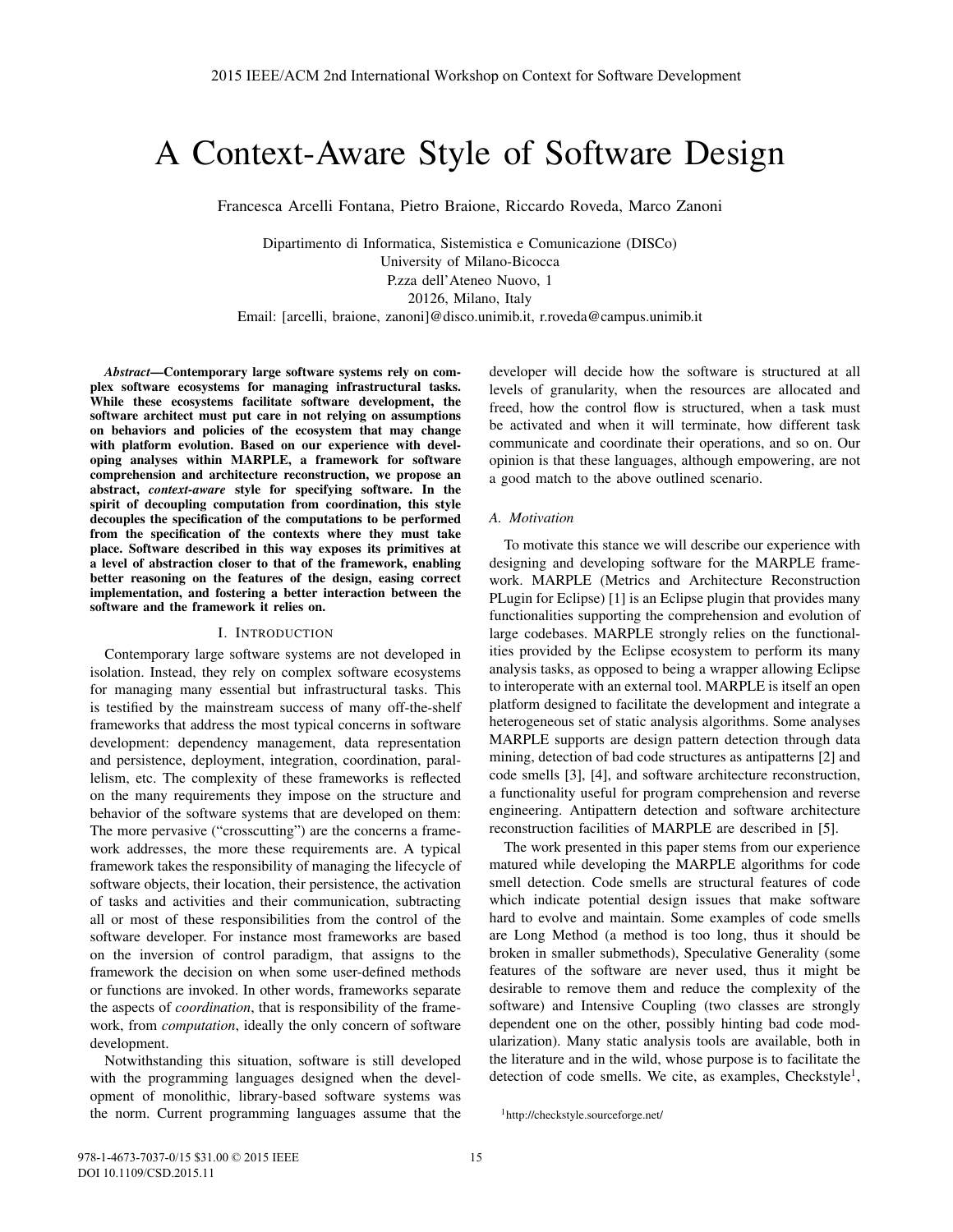```
1: Graph<MethodDeclaration,MethodCall> g ← ∅
2: Set<MethodDeclaration> roots ← ∅
3: for all Class cl in currentP roject do
4: for all MethodDeclaration m in cl do
5: if m signature =public static void main(String[])
       then
6: roots.add(m)
7: end if
8: for all MethodCall mc in m do
9: Class target ←
           mc.invokeVar.classDeclaration
10: MethodDeclaration m' \leftarrowtarget.findImpl(mc.signature)
11: g.\text{add}(m \to m')12: end for
13: end for
14: end for
15: return g.unreachableFrom(roots)
```
Fig. 1. Speculative Generality Detection Algorithm

 $PMD<sup>2</sup>$ , JDeodorant<sup>3</sup>, and inCode<sup>4</sup>. Our experience in adding code smell detection algorithms to MARPLE highlighted that the interoperation with the platform (Eclipse and MARPLE) makes the link between a smell detection algorithm and its implementation obscure, and, at worst, augment the chance of introducing bugs in code.

Figure 1 reports, as an example, a simplified version of the Speculative Generality code smell detection algorithm implemented in MARPLE. As defined by Fowler and Beck [3], Speculative Generality affects the regions of the code that were included to anticipate future developments, possible changes and for the preparation of additional features of the system. The algorithm builds a call graph *g* for all the methods in an Eclipse project, and puts in *root* all the main methods, that will be considered the roots of the graph. The algorithm returns all methods that cannot be reached from some root as potentially affected by the Speculative Generality smell. This simplified version of the algorithm assumes (line 9) that a variable will be always assigned an object of its static type, or no object if its static type is not a concrete class. This overly conservative assumptions serves the purpose of making the presentation simpler. The actual algorithm implemented in MARPLE differs from the one reported in Figure 1 only for its more sophisticated type analysis.

Some comments arise. Code smell detectors are implemented as extensions of the *Micro-Structures Detector* (MSD) MARPLE module. Micro-structures [6] can be informally defined as facts or binary relations about code elements that can be consistently detected by static analysis. A simple example of micro-structure is whether a class is declared

```
3http://www.jdeodorant.com/
```

```
4http://www.intooitus.com/inCode.html
```
abstract. Micro-structures are extracted by defining custom operation on a metamodel of the Java codebase under analysis. MARPLE exploits the Eclipse Java Development Tools (JDT) to extract ASTs from Java code and build the metamodel [7], while user-defined extractors are programmed based on the Visitor design pattern [8], where the actions to be performed on each metamodel element relevant for the analysis are defined as methods encapsulated in a same object—the visitor defining the analysis. The MSD module creates and runs each visitor only on the AST nodes that may contain the information they are able to detect. This has two consequences. First, the developer is not allowed to enforce a visit order: The visit order is automatically determined by the MSD layer based on the structure of the visitor itself. Second, the lifecycle of the visitors is entirely managed by the MSD layer, that is free to create and destroy them in a non-prescribed order.

Having to abstract from visit order and from lifecycle of visitor code poses some requirement on software development. Were it possible to enforce a visit order from the root methods along method calls, the Speculative Generality analysis could be done on-the-fly. Instead the programmer must persist the graph *g* in an independent store. Moreover, the developer cannot rely on the visit order to produce intermediate data that the algorithm depend on: The only form of dependency allowed by MARPLE is defining a sequential order of invocation for *distinct* types of visitors. If intermediate data is necessary to an algorithm, the developer must define another visitor to produce (and persist) the necessary data before the consumer is run. This complex protocol complicates development and potentially hinders performance.

If the software architect break the policies of the ecosystem, either because "cheating" or for mistake, the consequences are potentially dire. Back to our case study, the actual policies of MARPLE on visit order and data persistence match its data management strategy, that may, at a given moment, decide which parts of the metamodel reside in main memory and which are backed up on secondary storage. These strategies are tuned for optimizing performance when MARPLE must handle very large amounts of project data, and are likely to change across versions of the platform. This is the reason why the framework's API does not expose them. If a developer violates the MARPLE protocol, e.g. if she manually extract some data for recursively invoking a visitor method from another one—as it is customary in most incarnations of the Visitor pattern—the resulting MARPLE plugin might work correctly with the current version of the framework and unexpectedly fail with the next ones.

Current general-purpose programming languages are in our opinion at a too low level of abstraction to easily enforce the sophisticated architectural constraints embedded in a framework's design. A language with a lower conceptual gap would facilitate correct software development by preventing trivial errors as the one previously exemplified. But such a language would bring an additional, possibly subtler advantage: A higher degree of abstraction *improves* the ability of reasoning on the features of the software like correctness

<sup>2</sup>http://pmd.sourceforge.net/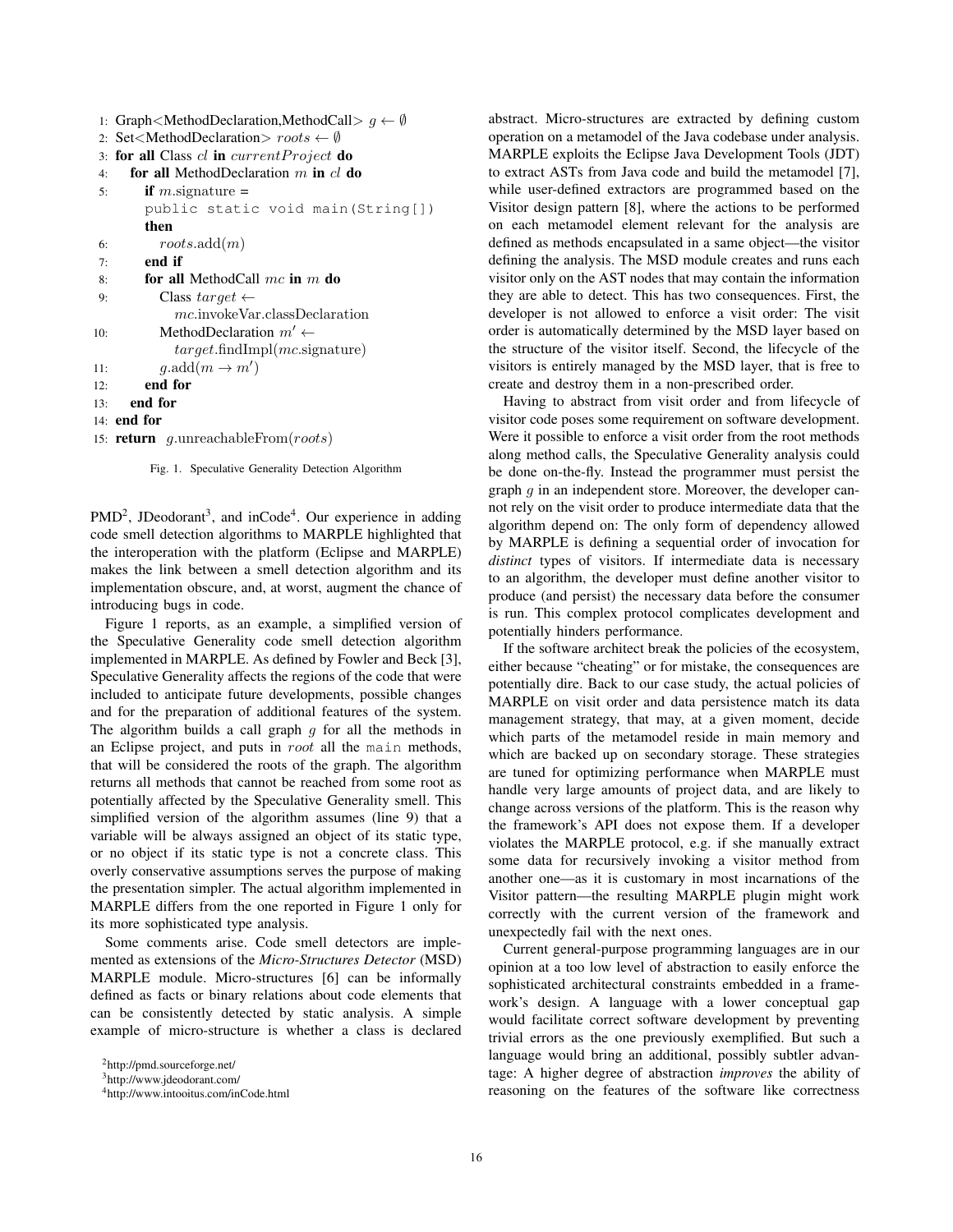```
1: agent PRJ:
2: context: Project
3: features:
4: Graph<MethodDeclaration,MethodCall> g,
5: Set<MethodDeclaration> roots
6: enter:
7: g \leftarrow \emptyset<br>8: roots8: roots \leftarrow \emptyset<br>9: exit: return a
      9: exit: return g.unreachableFrom(roots)
10: agent MD:
11: context: PRJ p :: MethodDeclaration m
12: enter:
13: if m.signature = \dots main(String[]) then
14: p.roots.add(m)
15: end if
16: agent MC:
17: context: PRJ p :: MD md :: MethodCall mc
18: enter:
19: Class target \leftarrow mc.invokeVar.classDeclaration<br>20: MethodDeclaration m' \leftarrow20: MethodDeclaration m' \leftarrowtarget.findImpl(mc.signature)
21: p.g. \text{add}(m \rightarrow m')
```


and performance, by exposing and untangling the relevant concept that in a tradition language would be scattered and tangled with irrelevant implementation details. This clarifies the interaction patterns between a software and its ecosystem, possibly suggesting ways to improve both.

This paper aims at demonstrating the above ideas by introducing a novel method for designing software based on a *context-aware* style. According to it, the designer explicitly declares the possible contexts where a task operates and the data that task is expecting when active in such contexts. It is up to the runtime support to provide the remaining glue, i.e., to explore the data space, to activate each action in the right context, and to persist the data across context change. We will finally explain why, in our opinion, this method may potentially foster a better design, enable better reasoning about correctness, and lower the burden of correctly implementing the designed functionality.

### *B. Structure of the Paper*

The paper is organized as follows. In Section II we describe a context-aware specification style and apply it to our case study. In Section III we exemplify the kind of reasoning on software properties this style fosters. In Section IV we correlate our contribution with current literature. Finally, Section V outlines some ideas for future research.

#### II. CONTEXT-AWARE SPECIFICATION OF ALGORITHMS

Figure 2 reports the same Speculative Generality detection procedure of Figure 1, expressed in our context-aware style. The specification is broken in three parts. Each part is the definition of an *agent type*, i.e., a set of operations to be

performed in all the contexts with a given shape. A *context* is the specification of a chain of objects in the Java code metamodel, in a containment relationship. The meant semantics is that, in all the contexts associated to an agent type, the runtime support creates and executes an instance of the agent. The context specification of an agent type definition is indicated by a context clause. As an example, the agent type PRJ has, as associated contexts, all Project metamodel elements, each signifying a different Java project managed by Eclipse (and MARPLE). A context clause is a regular expression over *atomic contexts*, i.e., metamodel class names or agent type names. Every atomic context in a context clause can be associated to a variable name for reference by the agent specification. As an example, the MD agent type must be activated in all the contexts where a Project metamodel object contains a MethodDeclaration object *md*, and an agent *p* with type PRJ is active on the Project object<sup>5</sup>. An optional filter clause can further refine the context specification by an arbitrary predicate. Only one agent of a given type is active in a same context, but multiple agents with different types can be active in the same context. In this case, no order of execution is guaranteed.

Each agent expects a set of context *features*. A feature is a variable associated to a context and available to all the agents in it and in its subcontexts. Features are declared by a features clause in an agent type specification. As an example, every PRJ agent expects in every Project context a graph *g* to be available, having as nodes MethodDeclaration metamodel objects, and edges labelled by MethodCall metamodel objects (line 4). Note that distinct Project metamodel object are distinct *instances* of the context expected by PRJ, and as such they have *distinct* graphs *g*. This reflects the fact that every Java project has its call graph. A MD agent can access the graph *g* of the PRJ agent in its context, that surely exists as its defining context requires the existence of an active PRJ agent in all the contexts where a MD agent is active (line 11). Features are only available internally to agents in subcontexts, and cannot be accessed by agents in sibling contexts, or in supercontexts. This is the only way different agent types can share data. The only way an agent can provide data externally is to terminate and return a global result by a **return** statement (e.g., line 9).

Agent behaviors are ordinary blocks of Java statements. These blocks can access the features of the agent, and the features of all the agent types declared in its context, via the variable name (if present) associated to the corresponding elementary context specification. As an example, the MC agent accesses the feature  $g$  of the PRJ agent  $p$  in its context, by indicating it as *p.g*. An agent type definition may contain up to two different behavior specifications: what must be done when the agent *enters* the context (clause enter), and what must be done upon *exit* of the agent from the context (clause exit).

 $5$ We use the symbol :: to indicate containment. Note that, in the simplified Java metamodel assumed in this paper, the containment relation between two metamodel elements either does not exist, or exists unambiguous. Were some ambiguity, we should also qualify which containment relation we are referring to.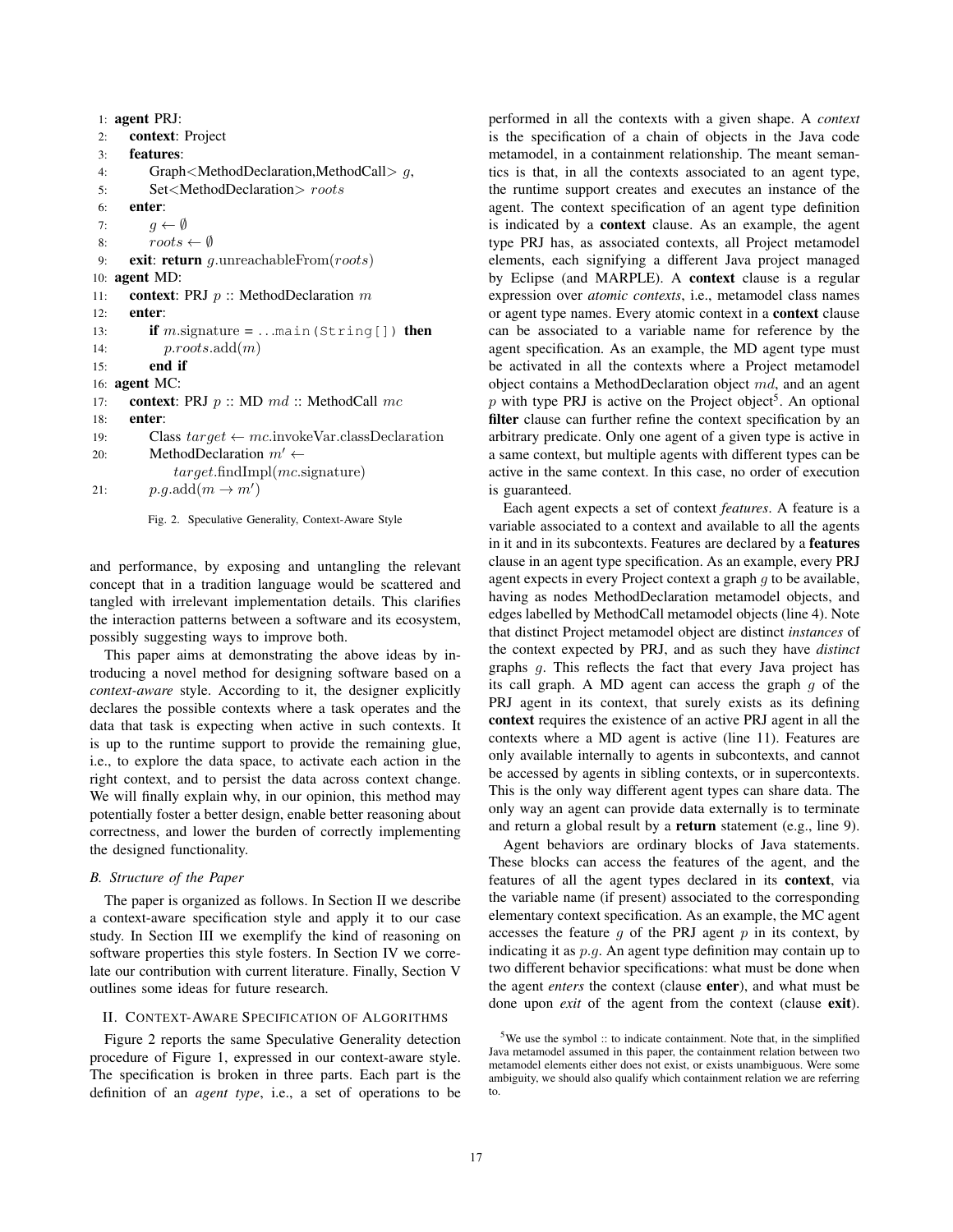```
1: agent CLS:
2: context: Class c ...
 3: agent MD':
4: context: CLS cls :: MethodDeclaration m
5: features: int maxNesting, cint, callsDispersed ...
6: agent CS:
 7: context: (MD-
 md | CS cs) :: CompositeStatement s
8: features: int nestingLevel
9: enter:
10: match context MD' md :: CompositeStatement s
11: nestingLevel \leftarrow 0<br>12: match context CS cs
         match context CS cs :: CompositeStatement s
13: nestingLevel \leftarrow cs.nestingLevel + 1<br>14: end match
         end match
15: md.maxNesting ←
             max(md.maxNesting, nestingLevel)
16: agent MC1:
17: context: MD-
 md :: (CS)∗ :: MethodCall mc
18: enter: md.cint \leftarrow md.cint + 119: agent MC2:
20: context: CLS cls :: MD' :: (CS)<sup>∗</sup> :: MethodCall mc
21 \cdot filter:
        mc.\n    invokeVar.classDe characterization \neq cls.c22: enter:
23: md. calls Dispersed \leftarrow md. calls Dispersed + 1
```


More precisely, enter blocks are executed *before* the (enter and exit) blocks of all the agents active in its subcontexts, while exit blocks are executed *after* activation of all the agents in subcontexts. Since agents communicate only via shared context features, enter blocks serve the purpose of preparing data to be read by subcontext agents, while exit blocks are dually used for using data produced by subcontext agents. As an example, a PRJ agent initializes on entry the graph *g* with an empty set of nodes and edges (line 7). Then, MC agents active in all MethodCall subcontexts of the PRJ agent populate *g*. Finally, the PRJ agent reads the complete *g* graph and returns it as a result (line 9).

This specification style achieves both kinds of abstractions we outlined previously. The context clauses abstract from visit order as they only declare "where" an agent expects to be active. The features declarations handle declaratively the lifecycle of data necessary to a computation, by associating them to metamodel elements. As an example, the call graph is a feature of a Project relevant only to the computation done by the PRJ agent (and by the MD and MC agents that depend on it). It is up to the framework to decide how to make available the data to the active agents that need them. This specification style also has a nontrivial expressive power, evident by considering the example in Figure 3. This is an excerpt from the Intensive Coupling [4] code smell detection algorithm. The algorithm calculates, for each nonabstract method, the maximum nesting level of CompositeStatements in its body (*maxNesting*), the total number of method calls (*cint*), and the fraction of method calls to methods declared in a different class (*callsDispersed*). The CS agent type calculates *maxNesting*, and has a recursive context declaration (line 7), which specifies that a CS agent can be either in a MethodDeclaration context with agent MD', or in a CompositeStatement context with another CS agent (the vertical bar character in the context clause of CS means alternative). In the former case (line 11), the nesting level of the statement is set to 0. In the latter (line 13), it is set to the nesting level of the containing statement plus one. Finally (line 15), the CS agent updates the maximum nesting level feature for the MethodDeclaration, as exported by its contextual MD<sup>'</sup> agent. This computation pattern would be awkwardly expressed in the unstructured style of Figure 1.

## III. REASONING ON CONTEXT-AWARE SPECIFICATIONS

In this section we briefly show how, by untangling the dependencies between information providers and consumers, the proposed context-aware style allows to reason more easily on the features of the algorithm. It also has benefits for framework designers, in that it facilitates the detection and application of optimizations. As examples:

- The language is sufficiently flexible to define complex coordination patterns between tasks encapsulated in agents, yet sufficiently abstract to relieve from the burden of explicitly programming them. For example, it is not necessary (nor possible) to explicitly invoke an agent to perform its task. The violation of the MARPLE protocol that is produced when invoking a visitor method from another visitor method here is simply not possible.
- A feature should not be used until its value is ready. In general, whenever an agent reads one of its own features in an enter block, and some subcontext agent writes it, we may expect a nondeterminate result, as there is no guarantee that subcontext agent will be executed in some order. Thus, either its declaration or its use is misplaced. A simple static analysis of a context-aware specification can catch this issue. On the contrary, it is quite easy to misplace a variable declaration in the style of Figure 1 and obtain a compiling, but incorrect, algorithm (e.g., by declaring the variable *roots* after line 3).
- If an agent's feature is not used by any other subcontext agent, then the framework can transform it in a local variable, or simply drop it.
- If two agents for a same context write distinct features, the framework can execute them in parallel or combine them, e.g., agents with type MC1 and MC2 in Figure 3.
- By knowing which contexts are relevant for a computation, the framework can more easily optimize the visiting order and reduce the amount of data in the main memory.

#### IV. RELATED WORK

The approach proposed in this paper has analogies with attribute grammars, with constructs in aspect- and context